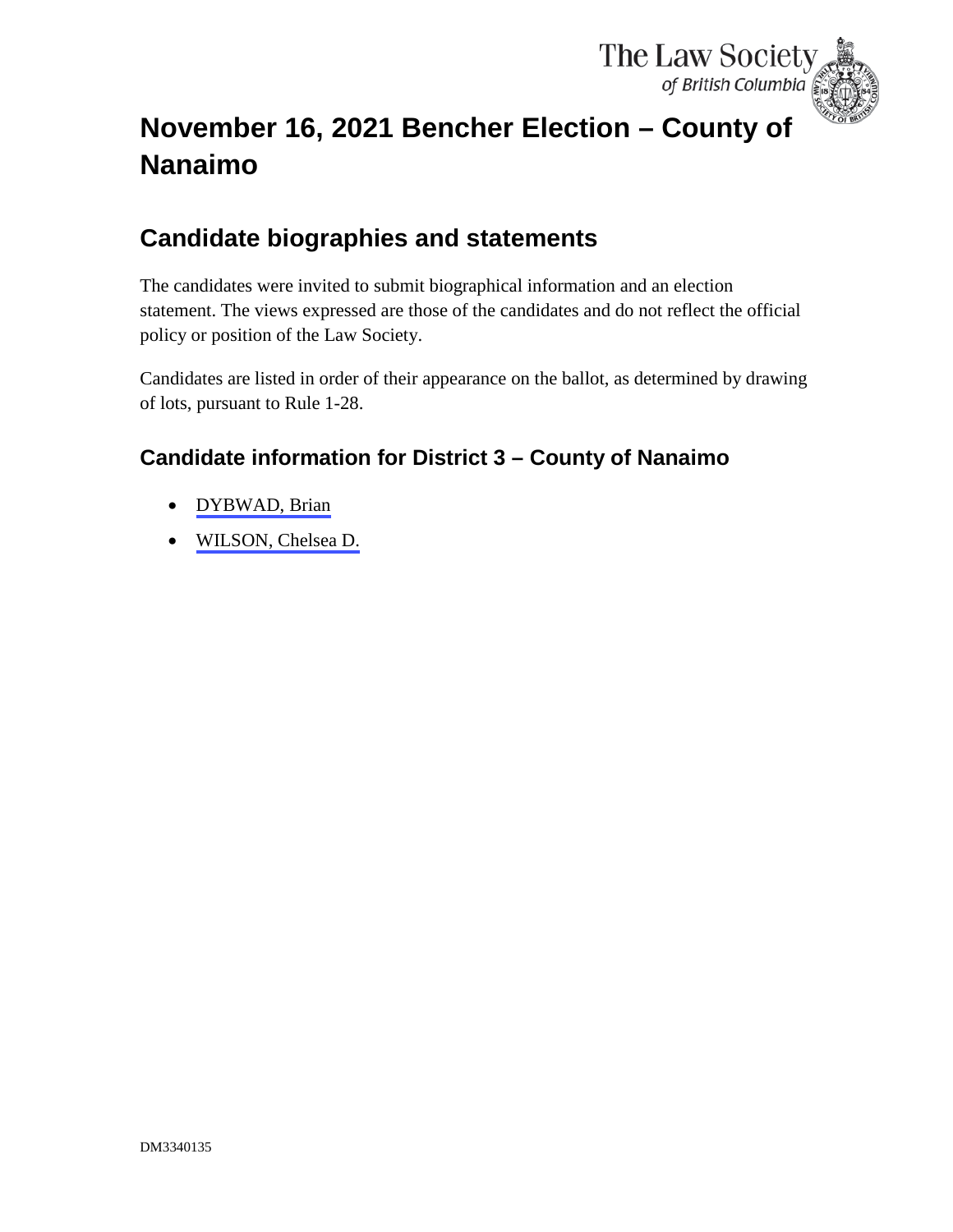<span id="page-1-0"></span>

**DYBWAD, Brian** Called to the Bar: 2010 Legal Aid BC Email: [Brian.Dybwad@legalaid.bc.ca](mailto:Brian.Dybwad@legalaid.bc.ca)

#### **BIOGRAPHICAL INFORMATION**

Called to the bar in 2010, I have worked in the areas of Criminal Defence, Family Law, Child Protection, and Director's Counsel for the Family Maintenance Enforcement Program.

I am a member and Hereditary Chief of the Gitxsan Nation. I wish to add my knowledge, experience and diversity to the Benchers' table. I am passionate about issues of diversity; lawyers' mental health; reconciliation and good governance.

I have dedicated my career to the protection of vulnerable people, as the Managing Lawyer for the Parents Legal Centre in Campbell River focusing on Child Protection through Collaborative Practice from Port Alberni to Port Hardy and as a Fellow for CanAge, Canada's National Seniors' Advocacy Organization. CanAge offers a powerful national voice to protect the rights and well-being of aging Canadians.

I previously served as President of the Campbell River Bar Association for three terms. I have presented on various topics to Continuing Legal Education; Elder Abuse Prevention Ontario; and, volunteered on an Indigenous Courts' committee and working group. I also coach Rugby for the Campbell River Athletic Association.

I also enjoy listening to and playing music (multiple instruments) and spending time with my family.

#### **ELECTION STATEMENT**

I am seeking the candidacy for the position of Bencher of the Law Society of British Columbia for District No. 3, the County of Nanaimo.

My goal as a Bencher is to help create and maintain a collaborative, respectful and healthy legal community, inclusive of all lawyers, and responsive to our ever-changing practice.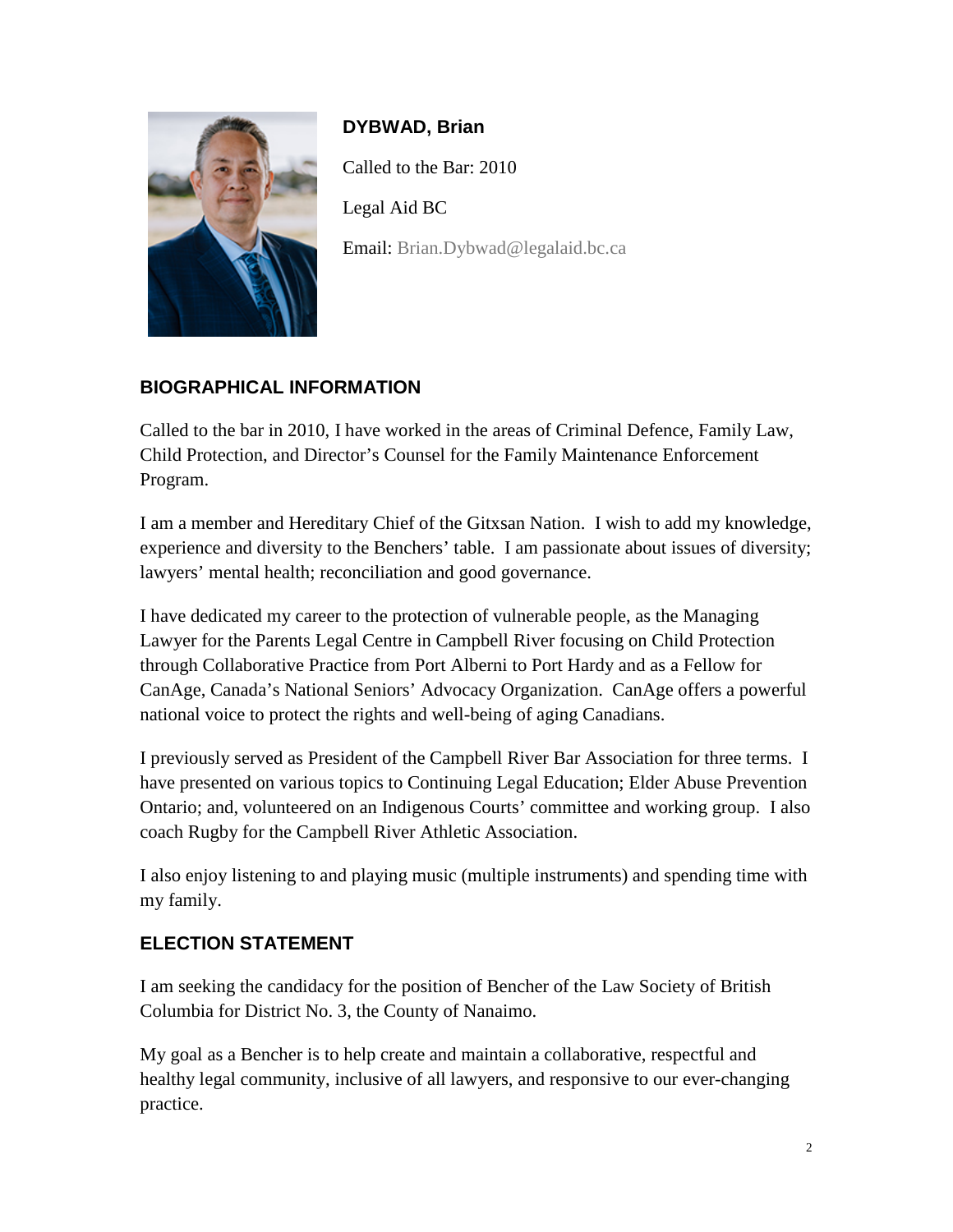Our profession is changing; lawyers' roles in our community are evolving, as is the way we do business and practice law. There are technological changes, demographic changes, a shift to increasingly collaborative practice, and issues with access to justice. We need diverse and collaborative Benchers at the table that can work to address these issues for the betterment of the profession, but also for the betterment of both urban and rural lawyers, and specifically the lawyers in the County of Nanaimo.

I will advocate for the unique interests of the County of Nanaimo at the Bencher table and work collaboratively to ensure that your voices and concerns are heard and addressed. I will engage with the Bar Associations within the County of Nanaimo about the various LSBC initiatives and ensure that they are well informed and active with the same.

In accordance with the Law Society's mandate to protect the public interest in the administration of justice, I will bring to the table my experience and knowledge with providing access to justice and affordable legal service options through community outreach and engagement. It is this continued effort to be visible and engaged in community activities that will close the gap between lawyers and the public which will facilitate access to justice.

I look forward to mentoring new lawyers and assisting established lawyers with practice, ethical and personal matters that arise. I hope to spark the interest of other Indigenous lawyers, and others in our community to rise to the challenge and become a voice for equity, diversity and inclusion in our profession.

I believe mental health is an important issue that is currently facing our profession. The evolution of our profession; the changes in technology and services; and, the challenges of the business of law are wearing on the mental health of our profession. The LSBC Mental Health Task Force has undertaken positive advancements but more needs to be done to destigmatize mental health issues; address the causes; and support our lawyers.

As our Country, our profession, and our community works towards healing and reconciliation, I ask you to elect me as Bencher for the County of Nanaimo so I can work to advance these efforts.

I ask for your support for my candidacy for Bencher.

[[Return to Candidates list](#page-0-0)]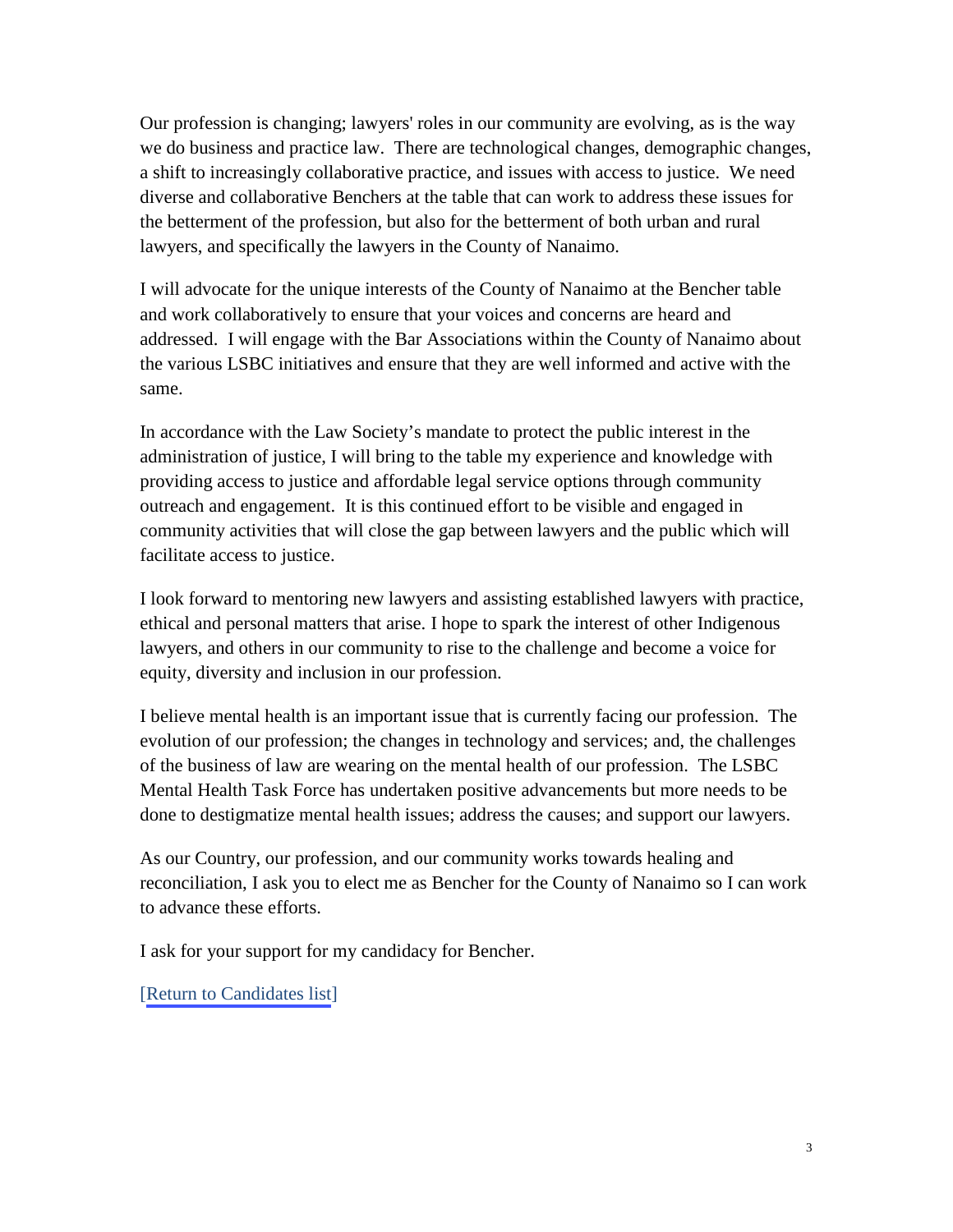<span id="page-3-0"></span>

**WILSON, Chelsea D.** Called to the Bar: 2005 Ramsay Lampman Rhodes Email: [cwilson@rlr.law](mailto:cwilson@rlr.law) Website: [www.rlr.law](http://www.rlr.law/)

#### **BIOGRAPHICAL INFORMATION**

I began my career as a lawyer in the litigation and regulatory departments of a large law firm in Vancouver. A few years later, I moved to a boutique firm in Vancouver to focus exclusively on the areas of estates, wills and trusts. Since moving to Vancouver Island in 2010, I have had the pleasure of working and raising my family in a beautiful environment with a rich cultural history. I have a litigation and solicitor's practice that focuses almost exclusively on the areas of wills, estates and trusts.

I have served as the Nanaimo County bencher for the past two years. During my time as a bencher, I have been a member of the Practice Standards, Ethics and Complainants' Review Committees. I am presently the Vice-chair of the Practice Standards Committee.

I have been a director of the Nanaimo Foundation for the past four years and served as the President of the Nanaimo County Bar Association for four years. As County Bar President, I organized the Inns of Court program in Nanaimo. I have also lectured and written papers for CLE and the CBA on a variety of topics relating to wills, estates and trusts.

#### **ELECTION STATEMENT**

The Law Society plays an important role in upholding and protecting the public interest in the administration of justice. It has been my honour and pleasure to serve as the Nanaimo County bencher for the past two years. In the last two years, the Law Society has focused on many important issues, including access to justice, Indigenous intercultural competency and reconciliation, the wellness of our members and a host of challenges and new opportunities arising from the Covid-19 pandemic. It is fascinating and important work that I have enjoyed immensely and hope to be able to continue.

As a member of the Practice Standards Committee, and now Vice-chair of that committee, I have addressed concerns regarding the quality of service being provided by